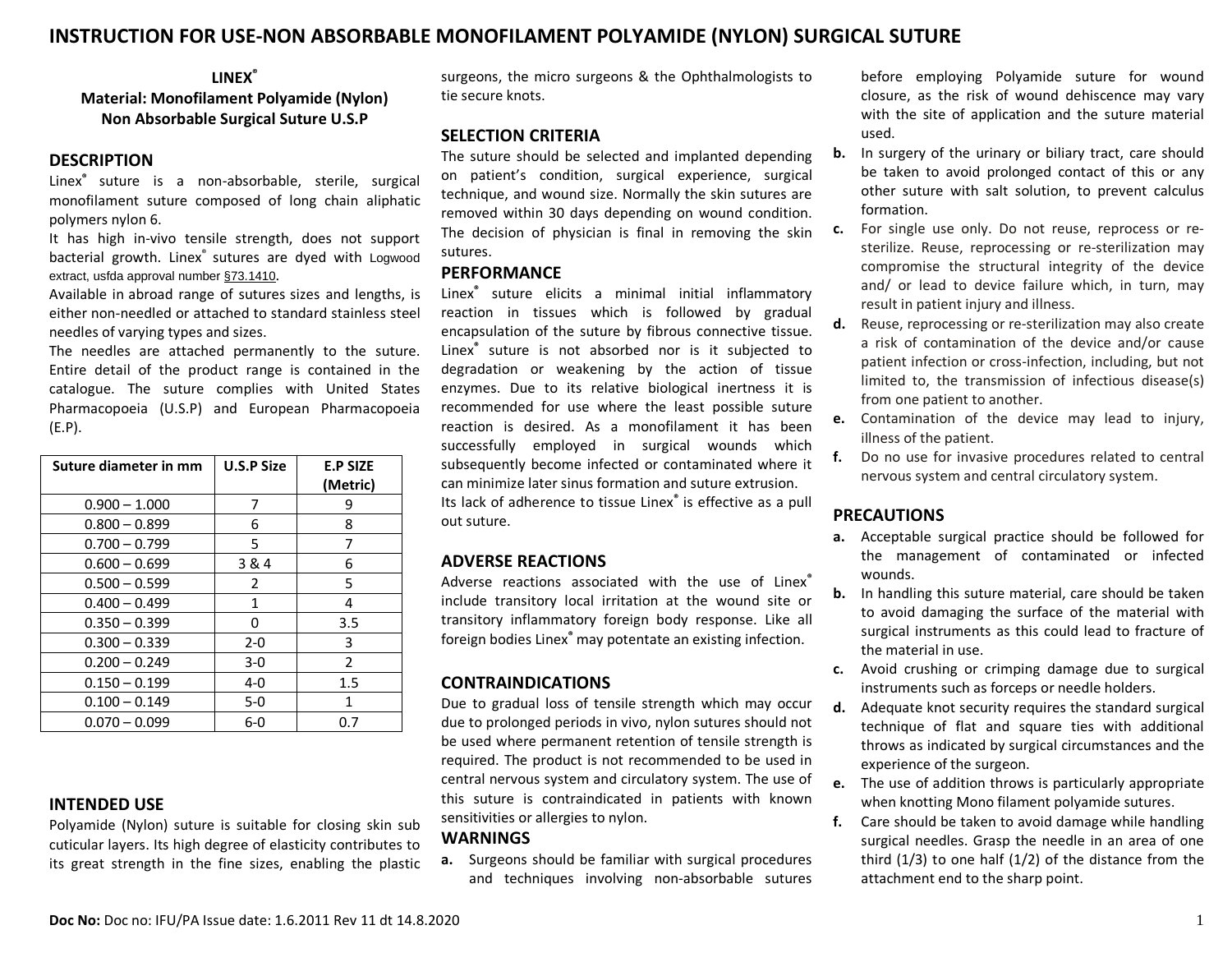# **INSTRUCTION FOR USE-NON ABSORBABLE MONOFILAMENT POLYAMIDE (NYLON) SURGICAL SUTURE**

- **g.** Grasping in the sharp point area could impair the penetration performance and cause fracture of the needle.
- **h.** Grasping at the butt or attachment end could cause bending or breakage.
- **i.** Reshaping the needles may cause them to loose strength and make less resistant to bending and breaking.
- **j.** Users should exercise caution when handling surgical needles to avoid inadvertent needle stick injury.
- **k.** Discard the used needles appropriately.

Then with the help of sterilized gloved hand or sterilized forceps pull the paper folder till the needle is visible. For non-needled suture, pull out the entire paper folder from the pack, open the folder and retrieve the suture.



3. Again with the help of sterilized gloved hand or sterilized forceps grasp the needle which is visible. Pull the needle to remove the suture from the folder.



**B. Technique for opening the peel open pouches**

1. Hold the pack in an upright manner and see the peel

(w)<br>V  $unc<sup>*</sup>$ 

DOLPHIN

**containing LINEX.**

logo.

## **STERILITY**

Linex**®** sutures are sterilized by ethylene oxide. Do not re – sterilize! Do not use if package is opened or damaged! Discard opened unused sutures.

## **STORAGE**

Recommended storage condition 10°C-35°C, away from moisture and direct heat. Do not use after expiry date.

## **DISPOSAL**

Discard used sutures and needles contaminated with blood in the container meant infectious waste. Unused expired pouches should be incinerated.

## **INSTRUCTION FOR USE**

#### **A. TECHNIQUE FOR OPENING THE OVER WRAP**

1. The scrub nurse should hold the sterile pack in left hand with the color coded top facing her. The notch will be located at the top right.



2. Hold the protruded portions of the aluminum foils and peel open to see the needle fixed on the paper folder.



3. With the help of sterilized forceps pull the needle to remove the suture from the folder.



### **Futura Surgicare Pvt Ltd**

86/C2, 3rd Main, 2nd Stage, Yeshwanthpur Industrial Suburb, Bangalore, Karnataka, India, Pin – 560 022 Mfg Lic No: KTK/28/273/1995 **E-mail:** [sales@dolphinsutures.com](mailto:sales@dolphinsutures.com) **Web Site**: [www.dolphinsutures.com](http://www.dolphinsutures.com/)

**DOLPHIN** 

#### EC **REP**

**Obelis s.a Bd. Général Wahis 53 1030 Brussels, BELGIUM Tel: + (32) 2. 732.59.54 Fax: +(32) 2.732.60.03 E-Mail : [mail@obelis.net](mailto:mail@obelis.net)**